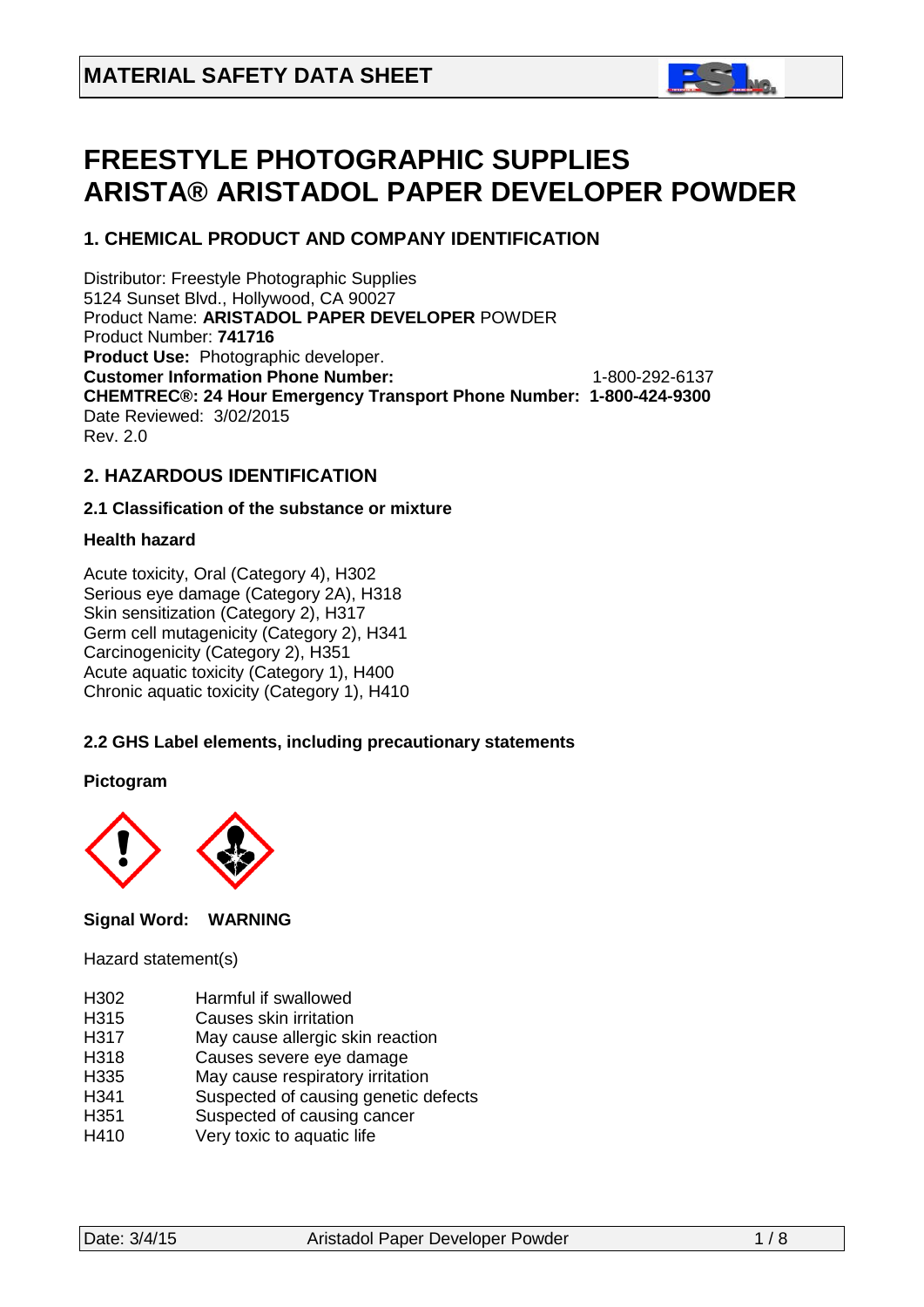

Precautionary statement(s)

| P <sub>201</sub><br>P <sub>261</sub> | Obtain special instructions before use<br>Avoid breathing mist                         |
|--------------------------------------|----------------------------------------------------------------------------------------|
| P <sub>264</sub>                     | Wash skin thoroughly after handling                                                    |
| P270                                 | Do not eat, drink, or smoke when using this product                                    |
| P273                                 | Avoid release into the environment                                                     |
| P <sub>280</sub>                     | Wear protective gloves, eye protection                                                 |
|                                      | P301 + P312 IF SWALLOWED; call a POISON CENTER or doctor/physician if you feel unwell  |
|                                      | P302 + P352 IF ON SKIN: Wash with plenty of soap                                       |
|                                      | P305 + P351 + P338 IF IN EYES: Rinse cautiously with water for several minutes. Remove |
|                                      | contact lenses, if present and easy to do. Continue rinsing.                           |
| P321                                 | Specific treatment (see supplemental first aid instructions on this label).            |
| P330                                 | Rinse mouth.                                                                           |
|                                      | P333 + P313 If skin irritation or rash occurs: Get medical advice/attention.           |
|                                      | P337 + P313 If eye irritation persists: Get medical advice/attention.                  |
| P363                                 | Wash contaminated clothing before reuse                                                |
| P391                                 | Collect spillage                                                                       |
| P <sub>501</sub>                     | Dispose of contents to an approved waste disposal plant.                               |

# **3. COMPOSITION/INFORMATION ON INGREDIENTS**

| <b>Chemical Name</b>  | <b>CAS</b> | <b>OHSA PEL</b>    | <b>ACGIH TLV</b>   | Weight %  |
|-----------------------|------------|--------------------|--------------------|-----------|
| <b>SODIUM SULFITE</b> | 7757-83-7  | N.E.               | N.E.               | 40-50     |
| SODIUM CARBONATE      | 497-19-8   | N.E.               | N.E.               | 30-40     |
| <b>HYDROQUINONE</b>   | 123-31-9   | 2mg/m <sup>3</sup> | 2mg/m <sup>3</sup> | $10 - 15$ |

# **4. FIRST AID MEASURES**

### **4.1 Description of first aid measures**

- **Eye Contact:** Immediately flush eyes with plenty of water for at least 15 minutes. Get immediate medical attention.
- **Inhalation:** If symptomatic, remove to fresh air. If not breathing, give artificial respiration. If breathing is difficult, give oxygen. Get medical attention immediately.
- **Ingestion:** Do not induce vomiting. Only induce vomiting at the instruction of medical personnel. Call a physician or poison control center immediately. Never give anything by mouth to an unconscious person.
- **Skin Contact:** Flush skin with plenty of water and wash with a non-alkaline skin cleaner. Wash contaminated clothes before reuse. Get medical attention if irritation develops.
- **Aggravated Medical Conditions:** Individuals who are under the care of a physician or have chronic ailments, should consult a physician before using this product. May cause severe allergic reaction in some asthmatics and sulfite sensitive individuals.

# **5. FIRE FIGHTING MEASURES**

### **5.1 Extinguishing media**

Use agent appropriate for surrounding fire.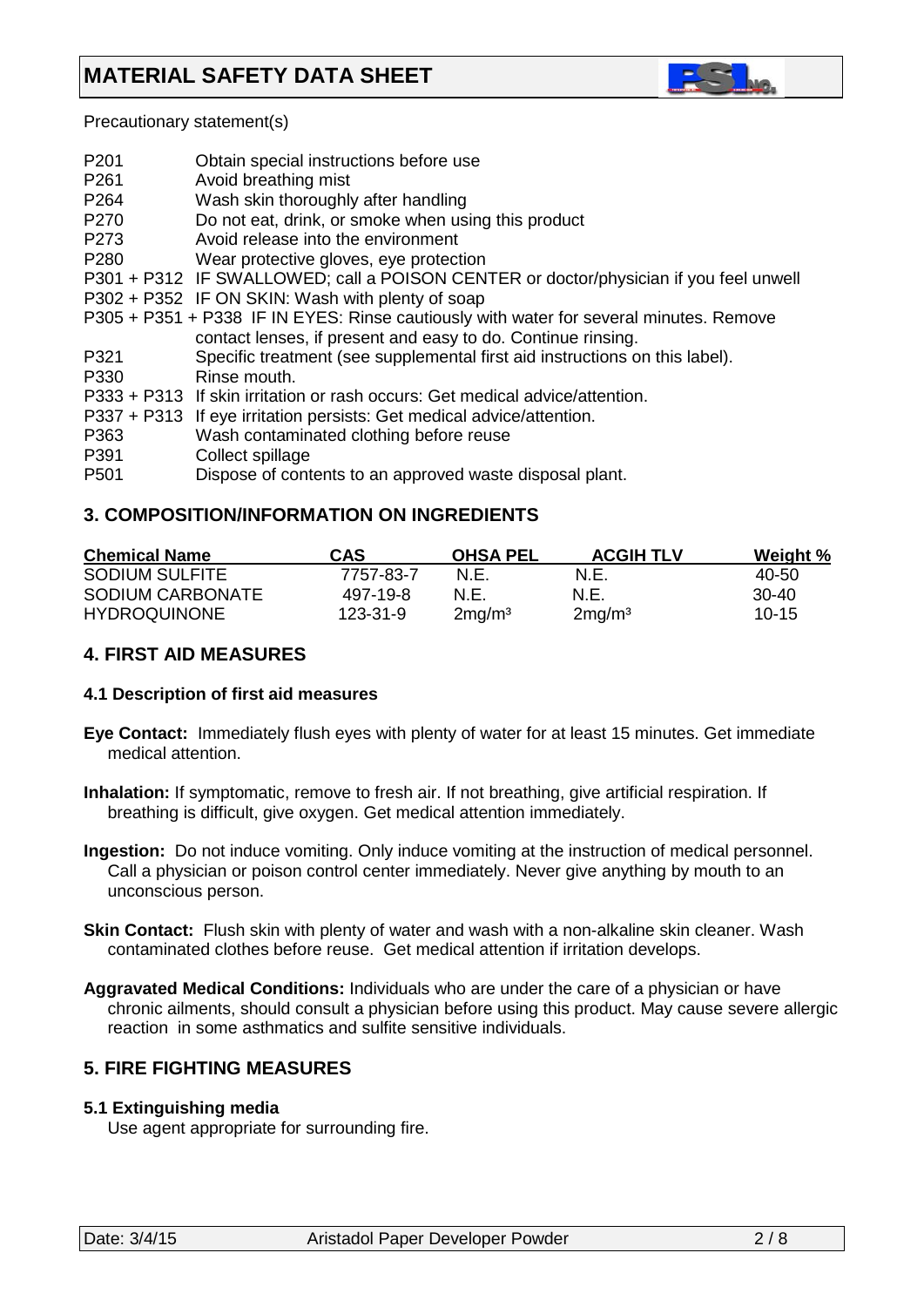# **MATERIAL SAFETY DATA SHEET**



### **5.2 Special Hazards arising from substance or mixture**

 Fire or excessive heat may cause production of hazardous decomposition products. Combustion Products: Carbon dioxide, carbon monoxide, and oxides of sulfur.

### **5.3 Advise for firefighters**

Wear self-contained breathing NIOSH/MSHA approved apparatus and protective clothing to prevent contact with skin and eyes. Fire or excessive heat may produce hazardous decomposition products. Use water to keep containers cool.

# **6. ACCIDENTAL RELEASE MEASURES**

### **6.1 Personal precautions, protective equipment and emergency procedures**

Review fire and explosion hazards and safety precautions before proceeding with cleanup. Use appropriate personal protective equipment. Avoid contact with skin and eyes. Stop the spillage. Stop the spillage. Pick up and arrange disposal without creating dust. Sweep up and shovel. If in working solution dike the spill. Prevent liquid from entering sewers, waterways or low areas. Absorb spillage in inert material. Soak up with sawdust, sand, or other absorbent material. Remove non-usable solid material and/or contaminated soil for disposal in an approved and permitted landfill.

### **6.2 Environmental precautions**

 Prevent liquid from entering sewers, waterways or low areas. Discharge to sewer requires approval of permitting authority and may require pre-treatment. Contaminated surfaces should be cleaned using water.

### **7. HANDLING AND STORAGE**

### **7.1 Precautions for safe handling**

 Store in a cool, dry, well-ventilated area. Keep containers closed. Do not store or consume food, drink, or tobacco where they may become contaminated with this material.

### **7.2 Conditions for safe storage, including any incompatibles**

Do not store with incompatible materials. Do not store with strong acids. All labeled precautions must be observed when handling, storing and transporting empty containers due to product residues. Triple rinse before disposal. Dispose of in a licensed facility.

# **8. EXPOSURE CONTROL / PERSONAL PROTECTION**

### **8.1 Control parameters**

See Section 3.

### **8.2 Exposure controls**

Use good personal hygiene when handling this product. Wash hands after use, before smoking, or using the toilet. Facilities storing or utilizing this material should be equipped with an eyewash facility and a safety shower.

### **Personal protective equipment**

**Eye Protection:** Safety glasses with side shields (or goggles).

 **Respiratory Protection:** Respiratory Protection: Avoid breathing dust. Wear OSHA approved dust filter respirator if TLV is to be exceeded. Respirator type: N95 Particulate Filter.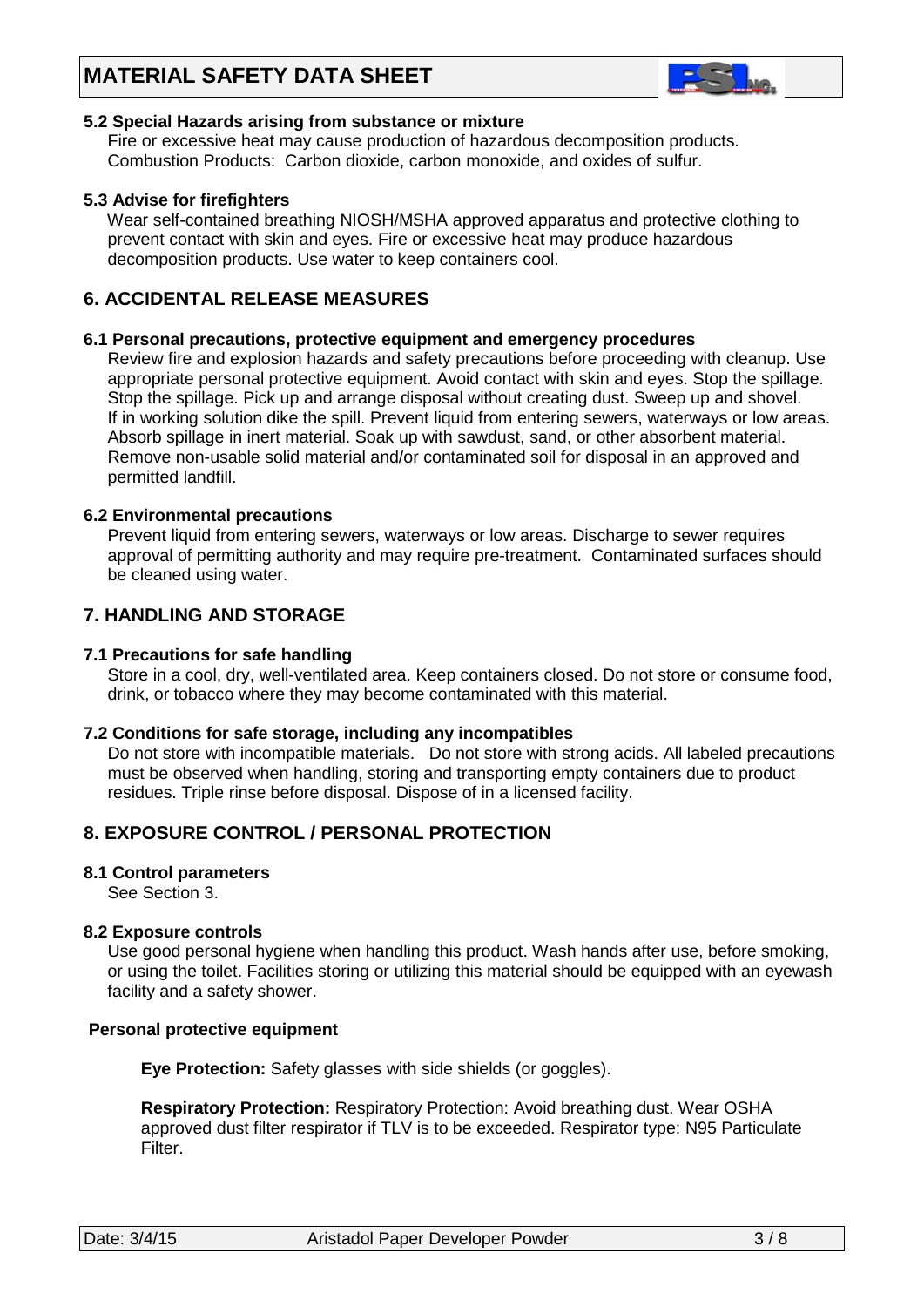# **MATERIAL SAFETY DATA SHEET**



**Skin protection:** Latex, rubber, or neoprene waterproof gloves are recommended.

 **Body protection:** Rubber or plastic apron.

 **Respiratory protection:** Local exhaust ventilation is recommended. Ventilation must be adequate to keep hazardous ingredients below their exposure limits.

# **9. PHYSICAL AND CHEMICAL PROPERTIES**

### **9.1 Information on basic physical and chemical properties**

Appearance And Odor: White solid with no odor Solubility In Water: appreciable Boiling Point: Not applicable Flash Point: Nonflammable Flash Point Method: Not applicable Auto ignition: Not applicable LEL: Not applicable UEL: Not applicable Vapor Pressure: Negligible Specific Gravity: Not available Melting Point: Not available Freezing Point: N.E. Evaporation Rate: Not applicable Vapor Density: Not applicable Percent Volatile: 0 Ph: Not applicable Molecular Weight: N.E. Pounds per Gallon 9.46 Ph: (1:2 ready to use) 11.05  $V.O.C. = 0$ 

# **10. STABILITY AND REACTIVITY**

- **10.1 Reactivity Stable**
- **10.2 Chemical stability** Conditions To Avoid: None
- **10.3 Possibility of hazardous reactions** No data available
- **10.4 Conditions to avoid** No data available
- **10.5 Incompatible Materials** Strong acids will liberate sulfur dioxide, carbon dioxide.

### **10.6 Decomposition Products**

May produce oxides of sulfur and carbon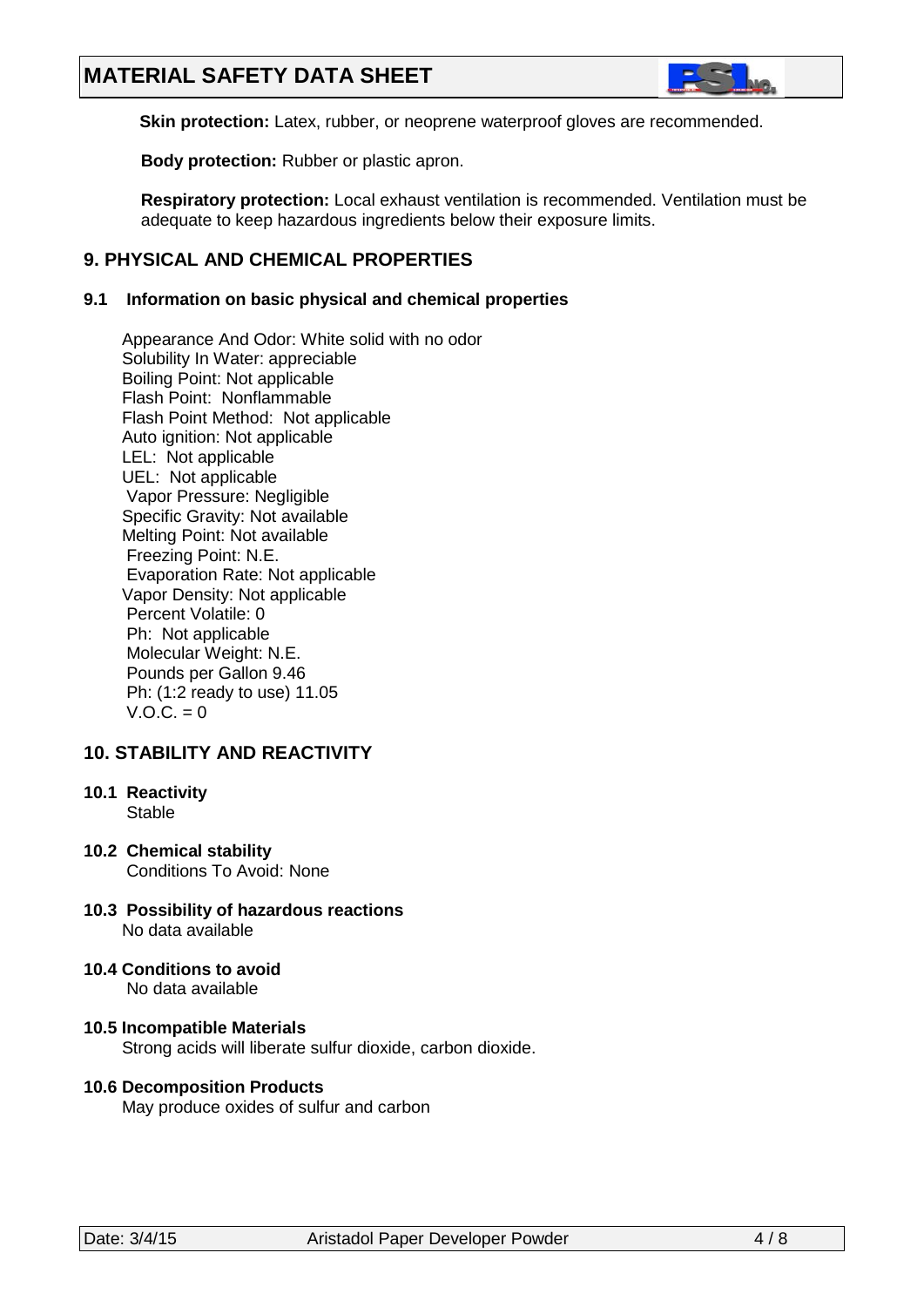

# **11. TOXICOLOGICAL INFORMATION**

### **11.1 Information of toxicological effects**

**C***C***omponent information**

*Hydroquinone 123-31-9*

**Acute toxicity:**<br>Oral LD-50 (rat) 367.3 mg/kg (OECD Test Guidance 401) Dermal LD-50 (rabbit) >2,000 mg/kg (OECD Test Guidance 402) Inhalation: no data **Skin irritation: no data Eye irritation: no data Respiratory or Skin Sensitization** (in vivo assay – mouse (OECD Test Guidance 429) May cause sensitization by skin contact. May cause allergic skin reaction.

**Carcinogenicity/mutagenicity:** none

### *Sodium Carbonate 497-19-8*

**Acute toxicity:** LD50 Oral – rat – 2800 mg/kg **Skin irritation:**  LD50 Dermal – rabbit > 2000 mg/kg **Eye irritation:**  No data available **Respiratory or Skin Sensitization** LD50 Inhalation – guinea pig – 800 mg.m<sup>3</sup>

**Carcinogenicity/mutagenicity:** none

### *Sodium Sulfite 7757-83-7*

**Acute toxicity:** Oral LD-50 (rat) 3,560 mg/kg<br>Inhalation LD-50 (rat) >5,500 mg/m<sup>3</sup> - 4 h Inhalation LD-50 (rat) Dermal: no data **Skin irritation:**  Skin – rabbit Result: No skin irritation **Eye irritation:**  Skin – rabbit Result: No skin irritation **Respiratory or Skin Sensitization** Prolonged or repeated exposure may cause allergic reactions in certain sensitive individuals. **Carcinogenicity/mutagenicity:** none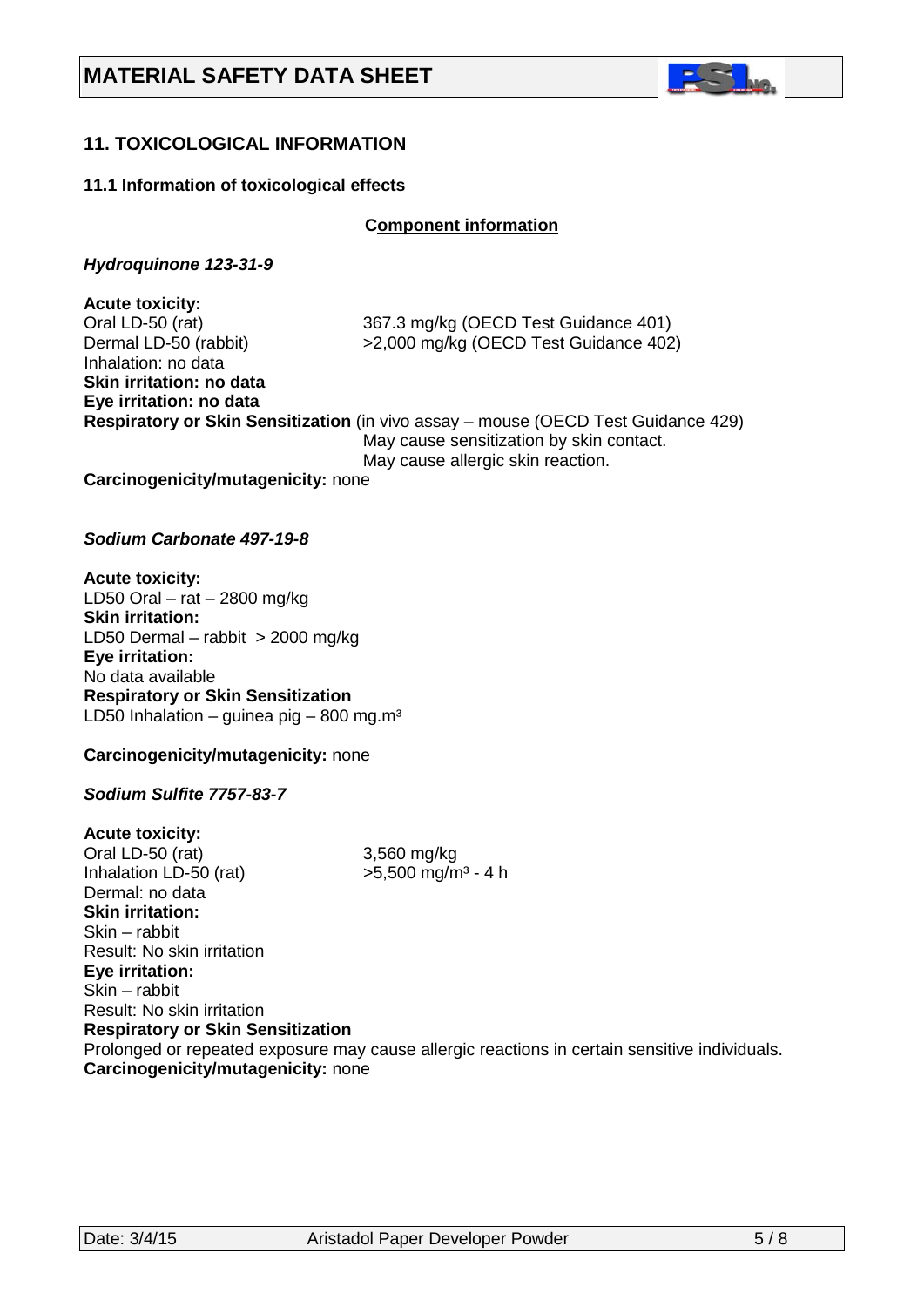

# **12. ECOLOGICAL INFORMATION**

### **Component information**

### *Hydroquinone 123-31-9*

**12.1 Toxicity** 

| Toxicity to fish                                       | LC50-Oncorhynchusd mykiss (rainbow trout) $-0.4$ -0.1<br>$mq/l - 96h$         |
|--------------------------------------------------------|-------------------------------------------------------------------------------|
| Toxicity to daphnia and<br>other aquatic invertebrates | $LC50 - Daphnia magna (Water flea) - 0.13 - 48h$                              |
| Toxicity to algae                                      | EC50 – Pseudokirchneriella subcapitata (green algae)<br>$-0.335$ mg/l $-72$ h |
| 12.2 Persistence and degradability<br>Biodegradability | Biotic/Aerobic – exposure time 14d<br>Result: 86% - Readily biodegradable     |

# **12.3 Bioaccumulative potential**

Leuciscus idus (golden orfe) –  $3d - 50$  µNo data available Bioconcentration factor (BCF):40

# **12.4 Mobility in soil**

No data available

### **12.5 Result of PBT and vPvB assessment**

Assessment not available as chemical assessment not required/not conducted

### **12.5 Other adverse effects**

Very toxic to aquatic life with long lasting effects.

### *Sodium Carbonate 497-19-8*

### **12.1 Toxicity**

| LC50 /96 hours: | 300 mg/l (bluegill, sunfish) |
|-----------------|------------------------------|
| EC50/48 hours:  | 200-227 mg/L (Ceriodaphnia)  |

### **12.2 Persistence and degradability**

This product is completely biodegradable.

### **12.3 Bioaccumulative potential**

No data available

### **12.4 Mobility in soil**

No data available

### **12.5 Result of PBT and vPvB assessment**

Assessment not available as chemical assessment not required/not conducted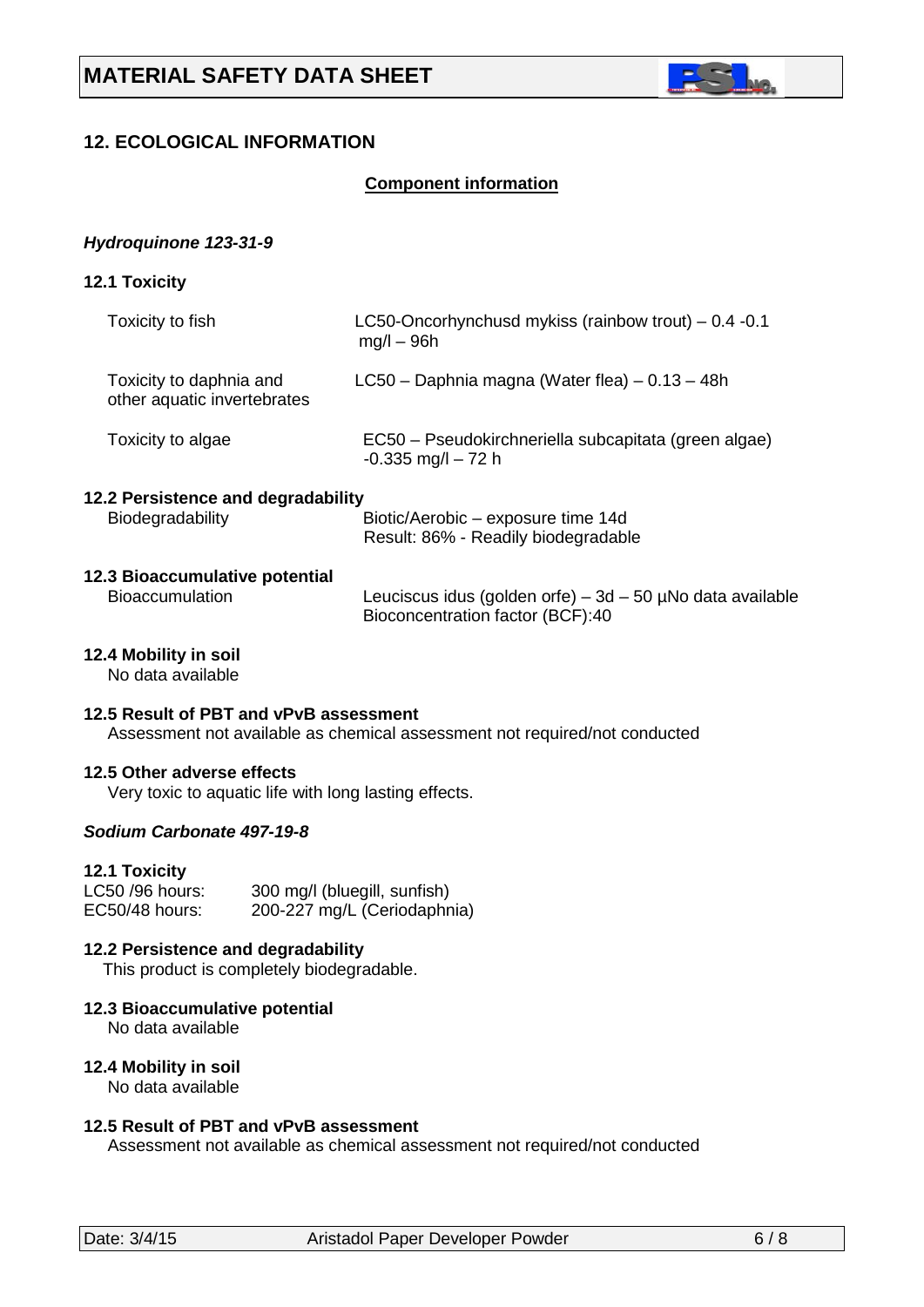

## *Sodium Sulfite 7757-83-7*

### **12.1 Toxicity**

Toxicity to fish LC50- Gambusia affinis (Mosquito fish) -660 mg/l – 96h

#### **12.2 Persistence and degradability** No data available

#### **12.3 Bioaccumulative potential** No data available

# **12.4 Mobility in soil**

No data available

# **12.5 Result of PBT and vPvB assessment**

Assessment not available as chemical assessment not required/not conducted

### **12.5 Other adverse effects**

None

## **13. DISPOSAL CONSIDERATIONS**

### **13.1 Waste treatment methods**

### **Product**

Preferred options for disposal are to send to licensed reclaimers, or to permitted incinerators. Any disposal practice must be in compliance with federal, state, and local regulations. Do not dump into sewers, ground, or any body of water.

# **14. TRANSPORT INFORMATION**

### **DOT (US)**

Not regulated

# **15. REGULATORY INFORMATION**

### **SARA 302 Components**

The following components are subject to reporting levels established by SARA Title III, Section 302:

|              | Cas#     | <b>Revision Date</b> |
|--------------|----------|----------------------|
| Hydroquinone | 123-31-9 | 2007-07-01           |

### **SARA 313 Components**

The following components are subject to reporting levels established by SARA Title III, Section 313:

|              | Cas#     | <b>Revision Date</b> |
|--------------|----------|----------------------|
| Hydroquinone | 123-31-9 | 2007-07-01           |

### **SARA 311/312 Hazards**

Acute Health Hazard, Chronic Health Hazard